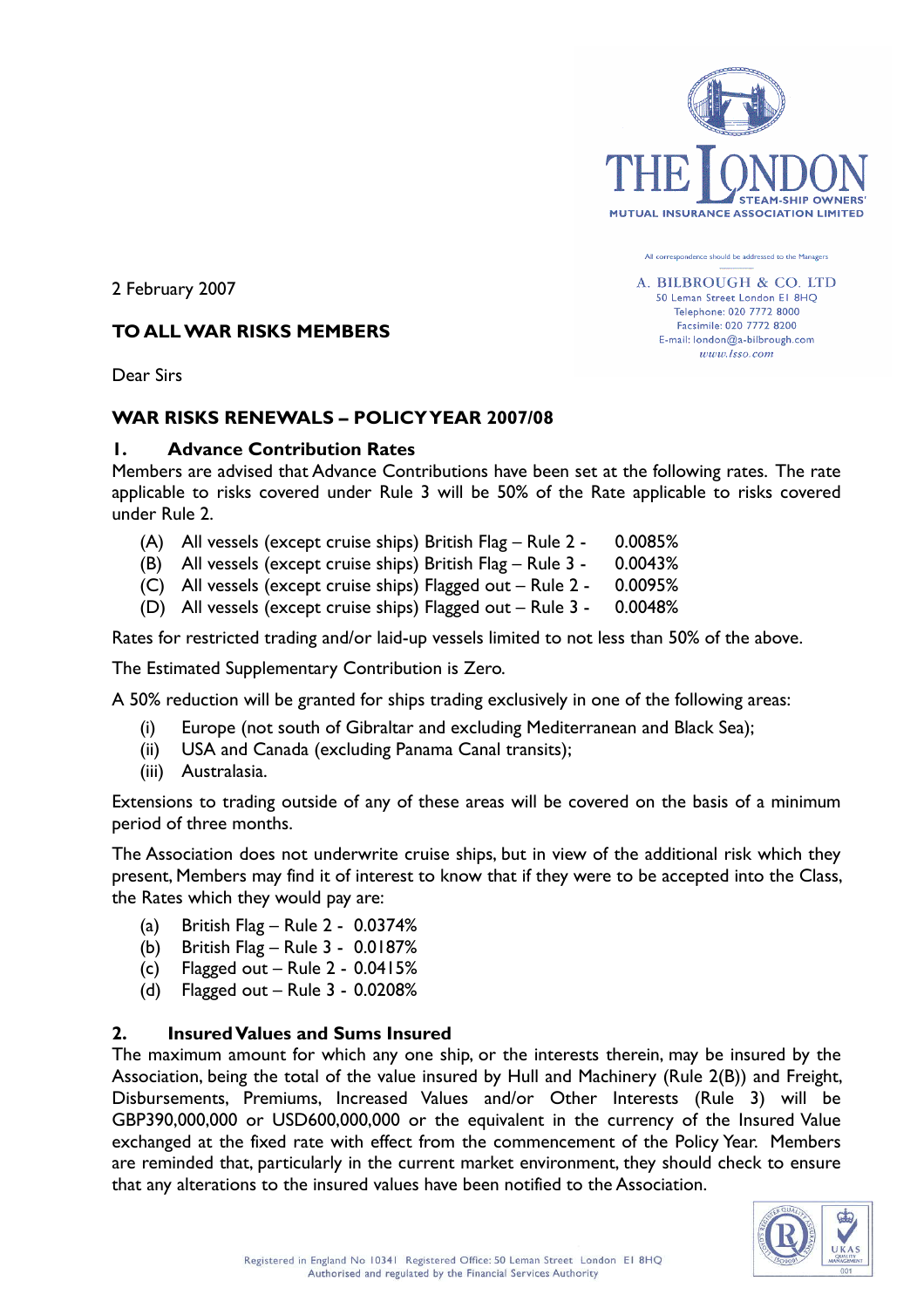It should be borne in mind that under the terms of the Reinsurance Agreement between this Association and Her Majesty's Government, the Insured Value for Queen's Enemy Risks purposes (Rule 2(A)) will usually be the total loss value under Members' marine policies.

# **3. Protection and Indemnity Cover (Rule 2 Part D)**

The limit of liability for claims under Rule 2 Part D will be GBP325,000,000 each ship any one accident or series of accidents arising out of one event, or USD500,000,000 if that is the currency of the ship's insured value and any sum insured.

# **4. Additional Premium Areas**

In accordance with the Association's Rule 19.3 (Class 7 War Risks), the following amendments to the areas listed in the Association's Circular dated 8 August 2006 will become effective from 00:01 hours GMT on 20 February 2007.

The following areas are deleted:

Bahrain **O**atar

# **The Additional Premium Areas in force at 00:01 hours GMT on 20 February 2007:**

**Africa**

Djibouti Ivory Coast Nigeria including Terminals

Somalia and Somalia Transits

[Gulf of Aden - waters west of Ras Asir up to a distance of 50 nautical miles from the coast of Somalia, but excluding the territorial waters of other countries; Indian Ocean - waters south of Ras Asir up to a distance of 200 nautical miles from the coast of Somalia, but excluding the territorial waters of other countries; Yemen - waters up to a distance of 50 nautical miles from the islands of the Socotra Archipelago, but excluding the territorial waters of other countries.]

### **Asia**

Sri Lanka

Thailand, southern Gulf coast of, between and including Songkhla and Narathiwat

### **Indonesia/Malaysia**

Ambon (Seram)

Balikpapan (SE Borneo)

Borneo, north east coast of, between and including Kudat and Tarakan

Jakarta

Sumatera (Sumatra), but only the North Eastern coast between 5°40' N and 0°48' N Poso (Sulawesi)

#### **Middle East**

Iraq Israel Lebanon Saudi Arabia Yemen

### **Philippines**

Mindanao, southern coast of, between and including Polloc Harbour and Mati Sulu Archipelago including Jolo

[From Tanjung Bidadari (5°49' 6N,118°21' 0E) along the east coat of Sabah to Tanjung Bagahak Light (4°56'·5N,118°38'·3E); thence south-eastwards to Pulau Mataking Light (4°34' 6N,118°57' OE); thence southwards to position 3°32' ON,118°57' OE; thence northeastwards to position 5°50' 0N,122°31' 0E; thence northwards to position 7°06' 6N,